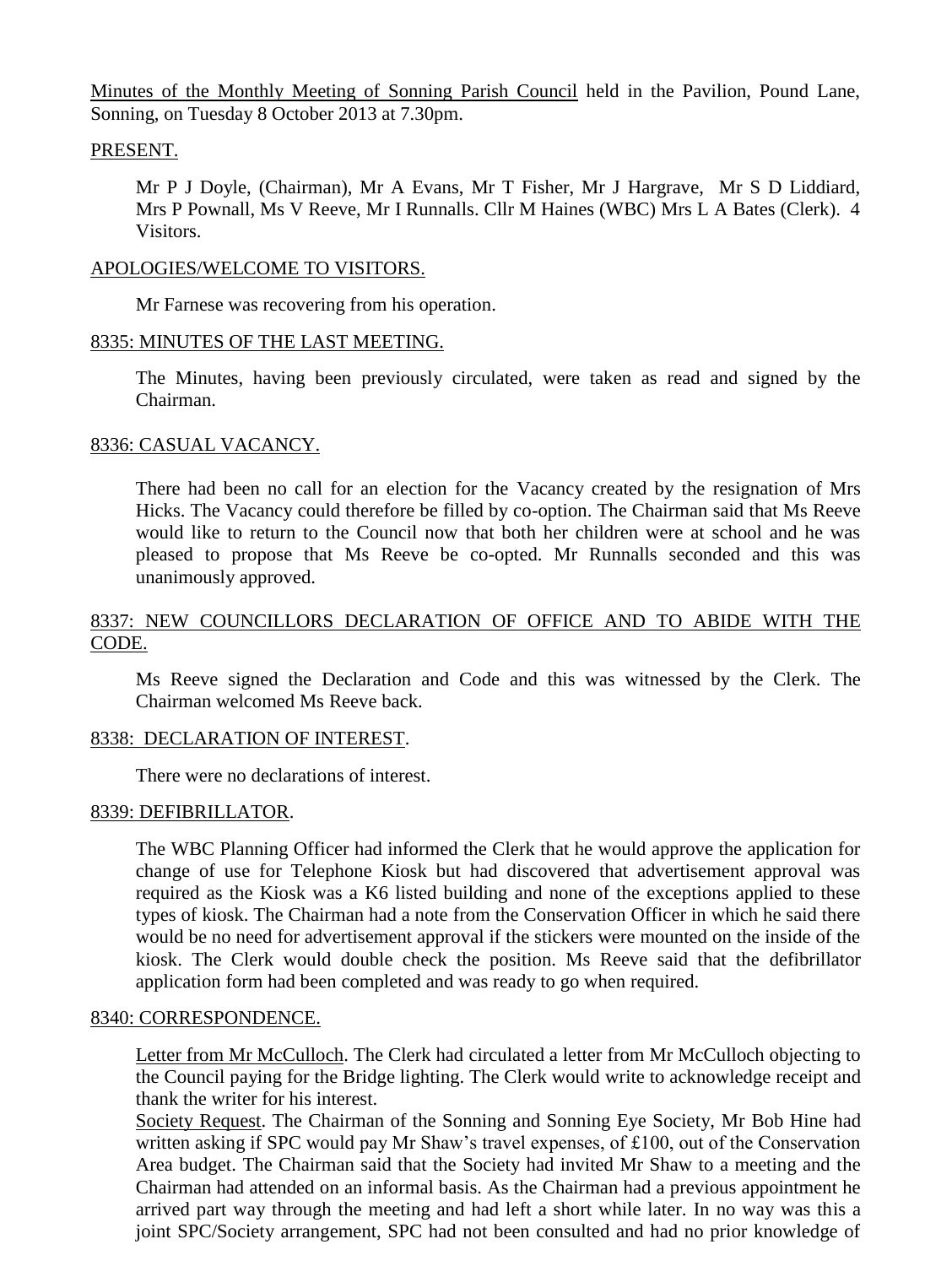any financial implications. Following a short discussion it was agreed to ask Mr Hine for more

#### 8340: CORRESPONDENCE.

details and to put the request on the November agenda for a formal decision.

WBC Borough/Parish Conference. WBC were inviting three Councillors and the Clerk to the Conference on 6 November at Shute End, 6.30pm for 7.00pm. The Chairman would accept but the Clerk had a long standing appointment.

Allotment Hedge. A complaint had been received about a large area of the hedge, between the allotments and the Little Glebe bungalows, being removed. One of the allotment holders was, apparently, responsible. There appeared to be no justification for this. Mrs Pownall would take a look and the Clerk would then write to the allotment holder based on her findings.

#### 8341: PLANNING.

The Chairman said that the development at 1 Old Bath Road, which was an amendment of a previously approved application, had been approved. As the roof had been demolished it was impossible to tell if the latest proposal was larger than the original but it appeared to be.

Fire Station. The Chairman said that the application for the whole development, was in fact to agree the S106 contribution. The development had been approved previously but rejected as the developer had not paid the S106 contribution within the 30 days as required. The developer had appealed against the £160,000 contribution towards affordable housing and the independent person had reduced this element to nil although other S106 contributions were still to be paid. Cllr Haines said that sites varied and they could not be compared, the site had to be viable and S106 was not aimed at putting the developer out of business. It was an independent decision and affordable housing had lost out. The Chairman said that he had made sure that the WBC planning committee were aware of the poor site lines and that the WBC highways engineer had based his conclusions on a formula for use on roads where no overtaking was possible and he had shown a photograph showing a vehicle overtaking another. The Chairman said that he, together with Mr Evans, Mr Fisher and Mr Runnalls, had met Claire Lawrence and highways officers to discuss the matter. When asked to explain why the site lines were acceptable the highways officer had just said that they were and there had been no fatalities. The Chairman had said that SPC tried to follow national guidelines when accessing these things but had been told that the highways officers made decisions based on their experience. Mr Evans said that the Council should write to Ms Lawrence thanking her for the meeting and saying that SPC hoped that she understood the Council's view which was to disagree with the highways opinion. Mr Fisher said that it would have been hoped that highways officers would be working from a safety position but apparently not. The officer had said that the Fire Station site lines were the worst case scenario, it would be good to put the Council's concerns on record as WBC seemed to think Pound Lane was a small country lane. Mr Runnalls said that there were acceptable standards but the WBC engineers turned 90 degrees around from them. Mr Evans said that the rules had changed over the years as well as an increase in the amount of traffic, saying that other entrances onto Pound Lane were substandard was not justification for allowing another one. The Chairman said that WBC's own figures showed that 7,000 vehicles used Pound Lane every day. WBC had measurements on the level of traffic on their roads and it would be interesting to know how Pound Lane compared. Cllr Haines said that WBC had some of the highest levels of car ownership in the country. Mr Liddiard said that it was frustrating that WBC were still using an out of date map, Ordnance Survey had recognised the mistake immediately and had corrected it, why hadn't WBC recognised it. The plans for the Fire Station had been based on an incorrect map. Mr Runnalls and Mr Liddiard agreed to work together with Mr Evans on a draft letter raising these concerns.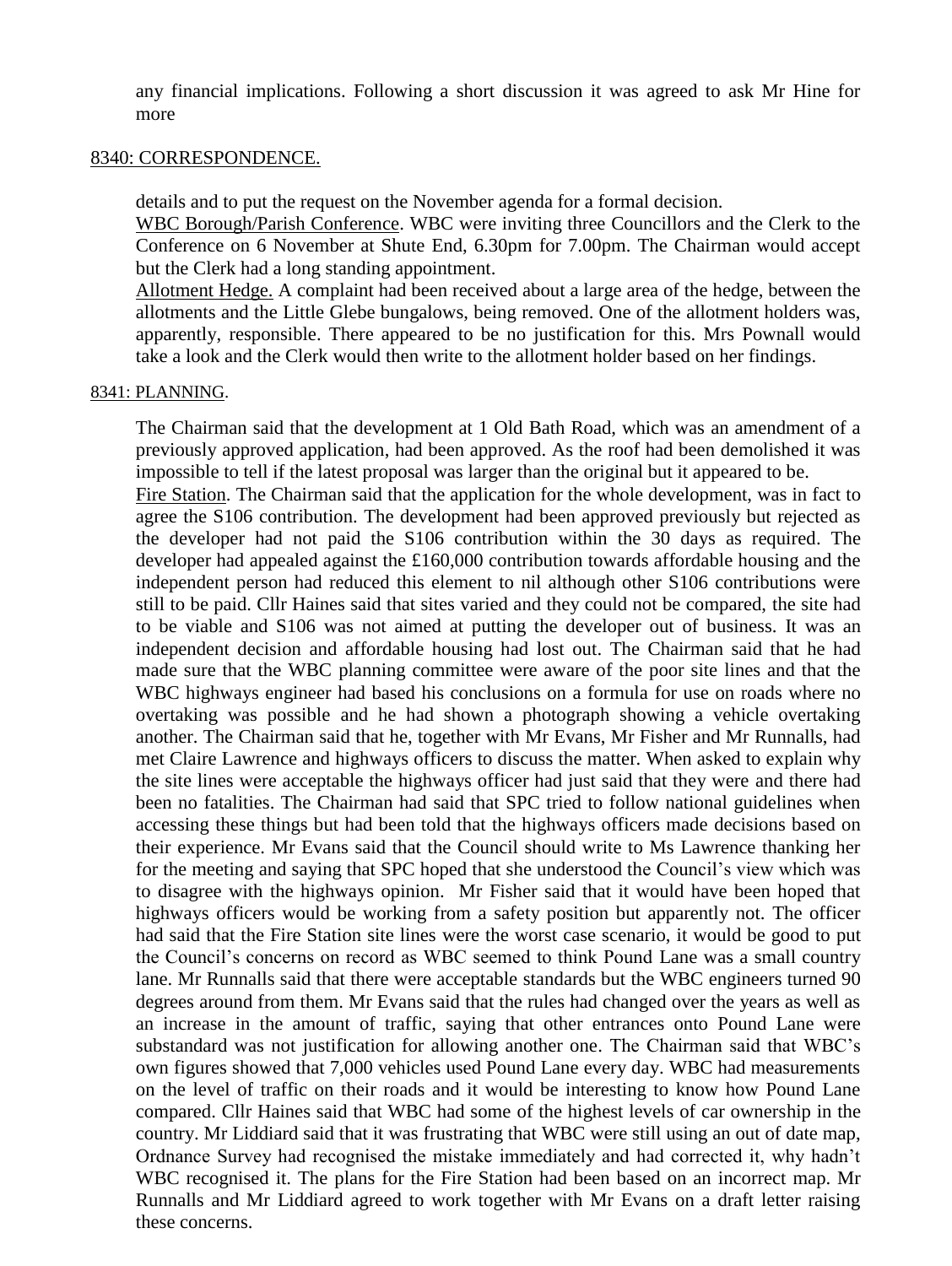The Chairman said that WBC required details about the contractor and photographs to comply with conditions attached to the permission for the renovations to the Palmer Pump, and the Clerk had submitted this information. Mr O'Callaghan asked if there was to be any planned

# 8341: PLANNING (Cont'd).

maintenance of the area around the pump as it was overgrown. The Chairman suggested that the Scarecrow Committee might take this on and agreed to speak to Mr Fry. The following applications were ongoing: 1 Sonning Gate (F/2012/1398) Land facing Duffield Road (F/2013/0634); 11 Hawthorn Way (F/2013/1549). The following applications had been approved: August Field (F/2013/0140); South Meadow Cottage (F/2013/0801); 11 Hawthorn Way (F/2013/1549); 1 Old Bath Road (F/2013/1487); Former Fire Station (F/2013/0149); 7 Old bath Road (NMT/2013/1546. The following applications had been refused. 1 Greendown Cottages (F/2013/1048). The following applications had been withdrawn. Pilgrims Thames Street (LB/2013/0924). The following new applications had been received. 1 Greendown Cottage Thames Street ((F/2013/1662). Two storey front/side extension plus single storey rear extensions to dwelling; Pilgrims Thames Street (F/2013/1742) Listed Building Application for proposed removal of internal wall, new internal walls, removal of spiral staircase, reinstating of floor, poulticing of beams and timbers and lowering an existing concrete floor; Pearson Hall (LB/2013/1763). Listed Building Consent to install a defibrillator in a K6 telephone kiosk reconnect power and apply x3 vinyl stickers (185 x 370mm) to the glazed sections of the kiosk.

## 8342: CONSERVATION AREA ASSESSMENT.

The Chairman said that progress had stalled over the summer holidays but he planned to ask the Society for an update on their current position. Although WBC could not process the Assessment until March 2014 someone was required to pull everything together. Mr Gilmore was taking additional photographs and there should be a progress report for the November meeting. Cllr Haines said that WBC would be allocating officers to deal with Conservation Area Assessments. Mr O'Callaghan asked if other parishes were carrying out CAA's and Cllr Haines said that he thought Remenham, Twyford and Shinfield were.

# 8343: QUESTIONS FOR BOROUGH COUNCILLOR.

Mr Fisher asked Cllr Haines if there were any accident statistics for Pound Lane and other areas in Sonning. Cllr Haines said that there was now a web site with all this information. Ms Robinson said in the light of the recent decision of the independent person to reduce the S106 contribution towards affordable house to nil, was the WBC officers original S106 allocation of £160,000 incorrect and if so should they undergo training on the subject. If the original allocation were correct had the independent person's decision given others the opportunity to appeal? Cllr Haines said that this had been one of the most exceptional cases. A new system, CIL, would be introduced over the following two years and WBC would be publishing information about S106. The original S106 allocation had been considered too high. Mr Evans said that Councillors had explored this at their meeting with Claire Lawrence and other WBC officers. They had said that the computer programme WBC had used had indicated that £160,000 was the correct figure. Apparently the process was that WBC asked the applicant for a certain figure, then a negotiation stage and if agreement couldn't be reached then it went to arbitration. There was no appeal on the decision made at arbitration. The developer had to show why they considered the allocation to be too high and Cllr Haines said that the development had to be viable and everyone could go to arbitration. The Chairman said that WBC would be getting a lot of S106 money from the SDL's and Cllr Haines said it would run into millions.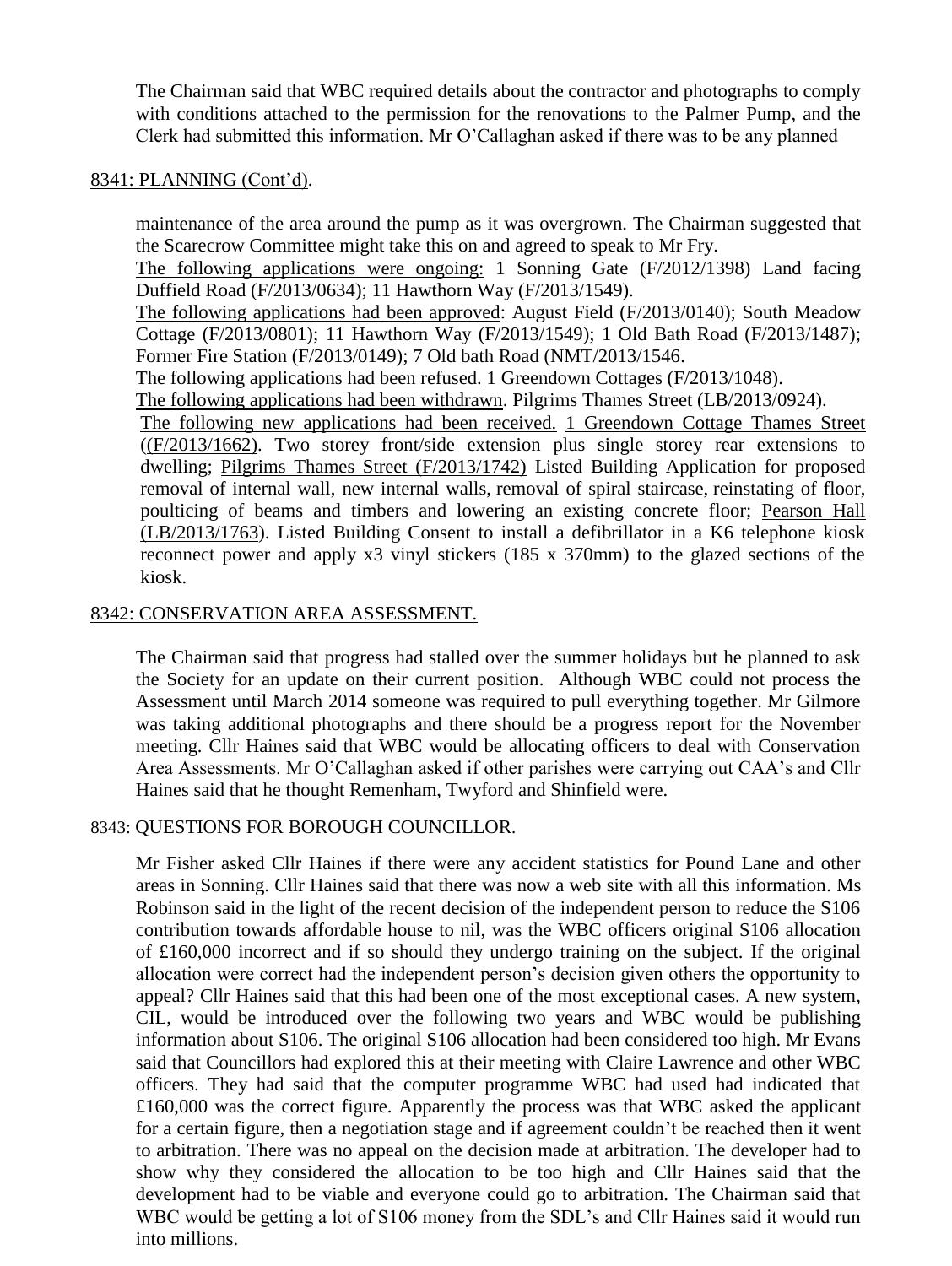#### 8344: PARISHIONERS QUESTIONS

Mr Harvey said that the light outside 22 Pound Lane was obscured by overhanging trees. The Clerk would write asking the owner to cut the trees back from around the light.

#### 8345: PROPOSALS FOR QUEENS JUBILEE CELEBRATIONS.

The Chairman said that WBC had originally found the proposals for installing the Bridge lights acceptable but recently had changed their minds and decided that the Bridge must be closed during installation. Closing the Bridge was likely to add at least £15,000 to the cost but WBC had suggested that the lights should be installed when WBC had a TRO in place to carry out essential work to the Bridge in March 2014. There would be no additional cost to SPC for this and the Council felt this was an excellent suggestion. In the event the Chairman had discovered, when speaking to a WBC engineer, that the timing had changed and the work would be carried out in October 2013. Possible dates of 28 October till 8 November had been mentioned and the Bridge would be closed from 9.30am till 4.00pm Monday to Friday inclusive. A temporary three week Section 18 Traffic Order was required for the closure, part of the huge cost involved checking that all the 'road closed' signs were in place each day and WBC were arranging this. The lighting work could be carried out when the Bridge repairs, which were likely to take 10 days, had been completed. Power to the new lights would be taken from the main lighting supply which diverted at the bridge down to the Lock. Ms Reeve asked when the shortfall in the funding was found. The Chairman said that, had WBC closed the Bridge in March 2014 as originally mentioned it would have given an additional 5/6 months in which to raise the additional funding. Currently there was approximately £5,000 in the fund and a resident had agreed to pay the VAT. Ms Reeve asked when had the decision that SPC would make up the shortfall, been made and the Chairman said that this was on the agenda for a decision. The cost had already been reduced by £800 as less work was involved. Ms Reeve said she thought it would be more difficult to raise additional funds once the work had been completed and the Council had originally said that no Council money would be spent on the project. The Chairman said that other avenues of funding were being explored, Mr Hargrave was involved in a local Reading Business Forum and was hopeful that corporate funding would become available. However it was a great opportunity to install the lights while the Bridge was closed. Cllr Haines agreed. The Chairman said that this was in the interests of public safety and the Council had already carried out several safety projects, work to the Wharf, additional street lighting and the bollards outside the school. Ms Reeve asked if there had been any consultation, Mr Liddiard said that it had been mentioned at the Annual Parish Meeting and there was a report, from Peter Brett & Associates, identifying the danger to pedestrians, the Council had a duty of care to carry out the work. If the work wasn't carried out while the Bridge was closed it would jeopardise the whole project and all the work that had already been completed might be wasted. It was important to try to make Sonning more pedestrian friendly. Cllr Haines said that the project didn't have universal support and Mrs Pownall asked if it would be possible to get some feedback from residents about SPC paying the shortfall but it was pointed out that time was not available for that. The Chairman had visited Blackfriars in London to see a similar project and that had a lot of local support. Ms Robinson said that a lot of alternative projects had been considered, and rejected, before deciding on the Bridge lighting. Mr O'Callaghan said that he had been at a meeting when a number of objections were raised and where it had been stated that there would be no need for SPC to make a financial contribution, it was therefore preferable for the Council to carry out a consultation. The Chairman said that time would not allow this and were the Society against the scheme. Mr O'Callaghan said that he didn't know the current situation. Ms Robinson asked if the Council would be voting on a capital or revenue expenditure. The Clerk said it would be a capital expenditure and when voting Councillors should assume that they may not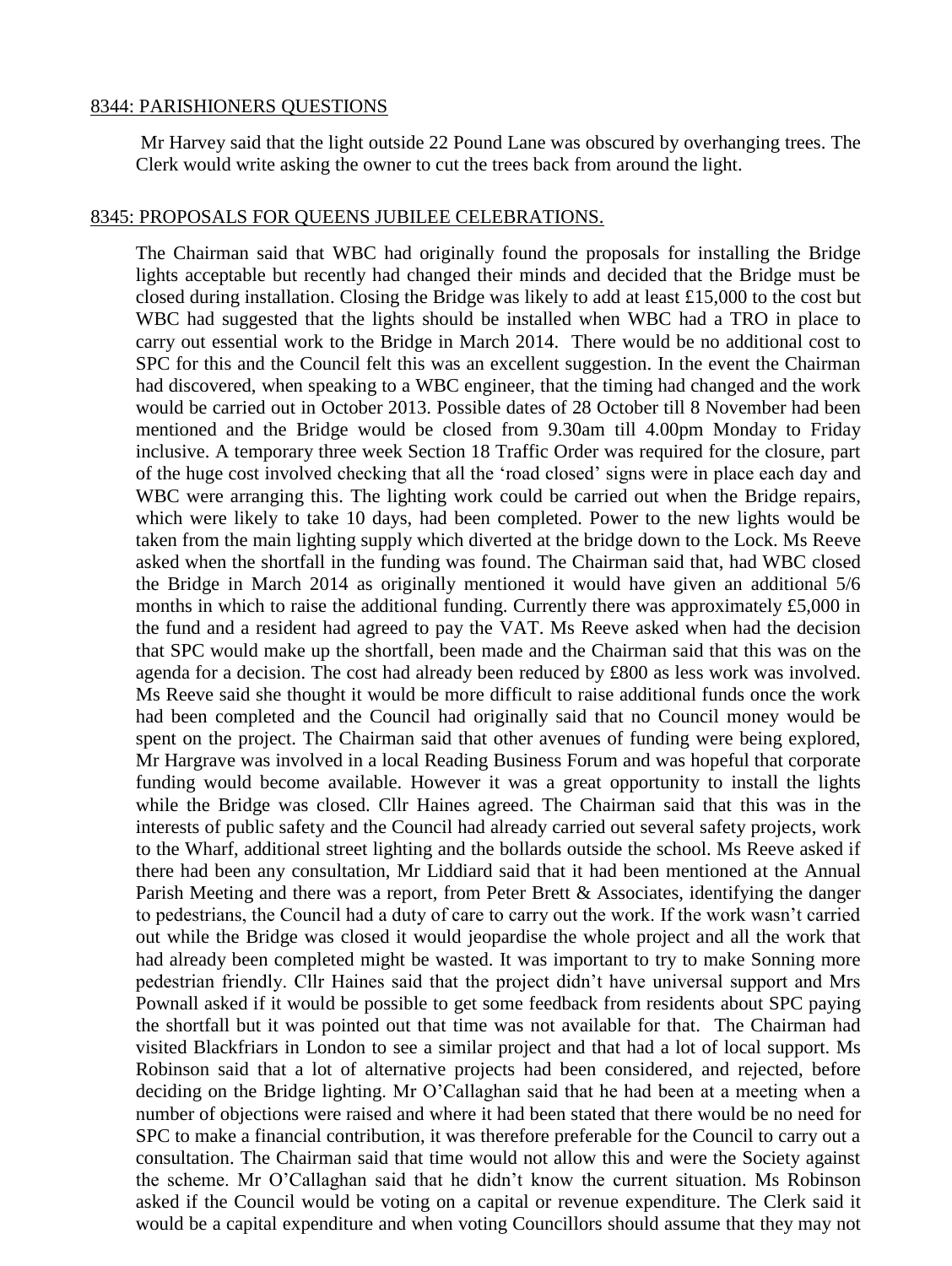receive further contributions. Mr O'Callaghan asked what would happen if the full £8,000 were not raised and the Chairman said that the fundraising would have to be extended. Mr Runnalls asked if the contract price was fixed and the Chairman confirmed that it was. Mr Fisher said that he was fully supportive of the scheme but a little uneasy about the Council paying the £8,000. Mr Hargrave said that the Council had ample money to make the payment. Mr Harvey said that the autumn 2012 Newsletter did say there

### 8345: PROPOSALS FOR QUEENS JUBILEE CELEBRATIONS (Cont'd).

Was no need for SPC to finance the scheme, if this changed it could upset a lot of people. The Chairman then proposed that the Bridge lighting should be installed and that he should instruct the contractors to proceed, Mr Liddiard seconded and this was unanimously approved. The Chairman then proposed that the Council pay the shortfall of £8,000 and that the Council would actively fundraise until this aim was achieved. Mr Liddiard seconded and this was approved seven to one with Mr Evans abstaining.

# 8346: FINANCE.

- a) Report. The finance report was circulated and noted.
- b) Investments. The Clerk said that National Savings had reduced their interest to 1.26% from 1.99% however it was agreed that National Savings was a safe option. Mr Hargrave proposed putting £50,000 into National Savings, Mr Farnese seconded and this was unanimously approved.
- c) Payment of Accounts. Mr Liddiard proposed making the following payments Mr Fisher seconded and these were unanimously approved.

#### September

| D P Bates – Refund Wharf Lock & Chain        | 126.35  |
|----------------------------------------------|---------|
| $Quadron - Dog Bins$                         | 83.50   |
| Mr K Trimmings – Litter August               | 145.83  |
| <b>BBONT</b> – Biodiversity Update           | 10.00   |
| RES – Annual Extinguisher Service            | 71.38   |
| Sonning Landscapes Mow Wharf £52 $\&$        |         |
| Playground £52 Cut Wharf Hedge £40           | 144.00  |
| SCS - Mowing - Main 192.53, Outfield 144.40, |         |
| <b>SLTC</b> 42.00                            | 378.93  |
| Quadron Dog Bins - September                 | 83.58   |
| Mrs L A Bates – Honorarium less tax 2480.15  | 2480.15 |
| $Mrs$ L A Bates – Telephone + Postage        | 46.22   |
| Mrs L A Bates – Refund ZEN Domain Name       | 59.40   |
|                                              | 3629.34 |

#### 8347: HIGHWAYS.

Mr Evans said that he had been looking at the speeding problem and had found some information. Andrew Luck had been the contact at Thames Valley Police but he had retired. Tony Humphries had taken over but Lynn Burgess was running 'speed watch'. Lynn trained people to work with the police and to use the devises. Members of the public could not stop offending drivers but could make a note of the registration number and pass it to the police. The police would write to the offending drivers, after three warnings the police would move to the next stage. One option would be to monitor speed at other times without a police presence. A group of volunteers would be required for this. If a trained person worked with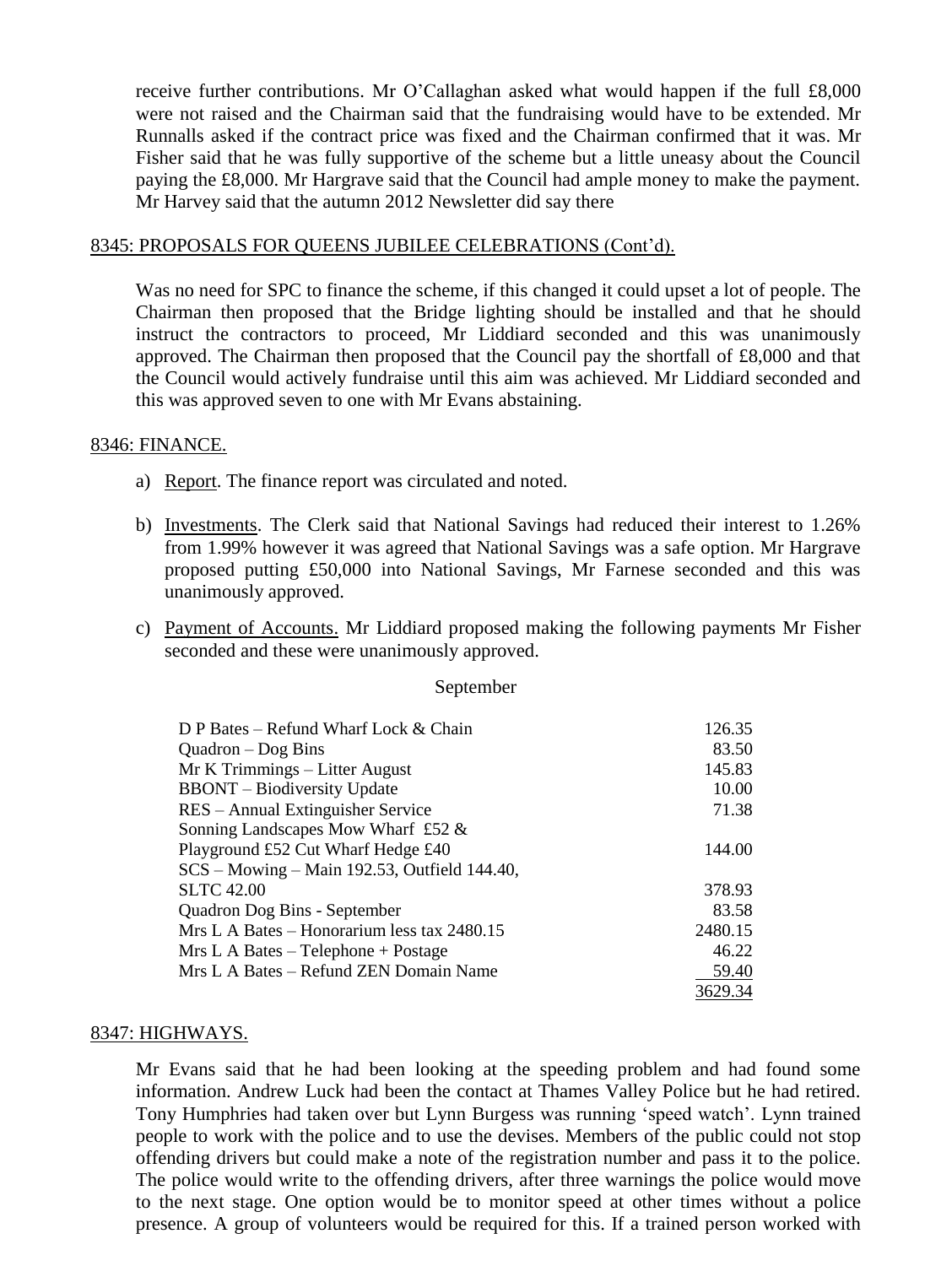the volunteers they could track the offending motorists but volunteers could only note the offence and pass the information to the police contact. Mr Evans would circulate information to everyone before the next meeting The Chairman said a policy was needed for this and it would be advantageous if someone could come to talk to Councillors at a SPC meeting. It would be good to have an update on the Societies vision and SPC should put their own together. Mr Evans said that he had e-mailed Mr Hart to arrange a meeting.

## 8348: RECREATION AND ENVIRONMENT W.G.

- a) Report. Mrs Pownall said that there was not a lot to report. A new bin and was required for the exercise area and for the skate park area. The Chairman would make up a sign for the exercise area.
- b) Safety Checks. Mr Fisher said that the Wharf bins were full but not overflowing. The plastic post box on the Bridge had slipped but then straitened and he understood that Claire Lawrence wanted it removed.
- c) Field Maintenance and New Tree. The Chairman said that there were some dead branches and some decay which raised concerns about the danger from falling branches. Canon Tree Care had carried out a full inspection of the tree and were of the opinion that pollarding the tree could extend its life time. Closing the Bridge while the work was carried out would add £1,000 plus to the cost. Following discussion the Chairman proposed spending up to £700 plus VAT on pollarding the tree, Mr Liddiard seconded and this was unanimously approved. The Clerk would obtain permission from WBC as the tree was subject to a TPO.

#### 8349: WEB SITE.

Ms Reeve said that the first draft was ready but needed some refining. Mr Gilmore would prepare it ready to bring to SPC. Ms Reeve said that Mrs Hicks was continuing to update the existing web site and they would be working together with Mrs Pownall who had also agreed to be involved. Mr Gilmore would make no charge for the work to date but would invoice the Council for work carried out after the first draft. Mr Evans said that he would like to put an article on the web site about speeding traffic and Neighbourhood Watch.

# 8350: POLICE AND SECURITY

Mr Evans said that he would be meeting the Neighbourhood Watch team. They needed more volunteers and would like to encourage involvement using the web site. Mr Evans would like the T V Police information updates published on the web site so everyone could benefit. The Chairman asked if Sonning residents were aware of security. Mr Evans said it varied. Problems seemed to go in waves and people were still leaving items in vehicles parked in areas such as Ports car parks and Sonning Lane. The Chairman said that WBC were unhappy about gated communities as the residents were not integrating into the wider community.

#### 8351: NEWSLETTER.

Mrs Pownall said that the Newsletter was ready for printing but the dates for the Bridge closure were incorrect. The Chairman would send the most up to date information and do a piece on the Bridge lights so Mrs Pownall could complete the newsletter and send to the printers.

#### 8352: ACTION LIST.

This was reviewed and updated.